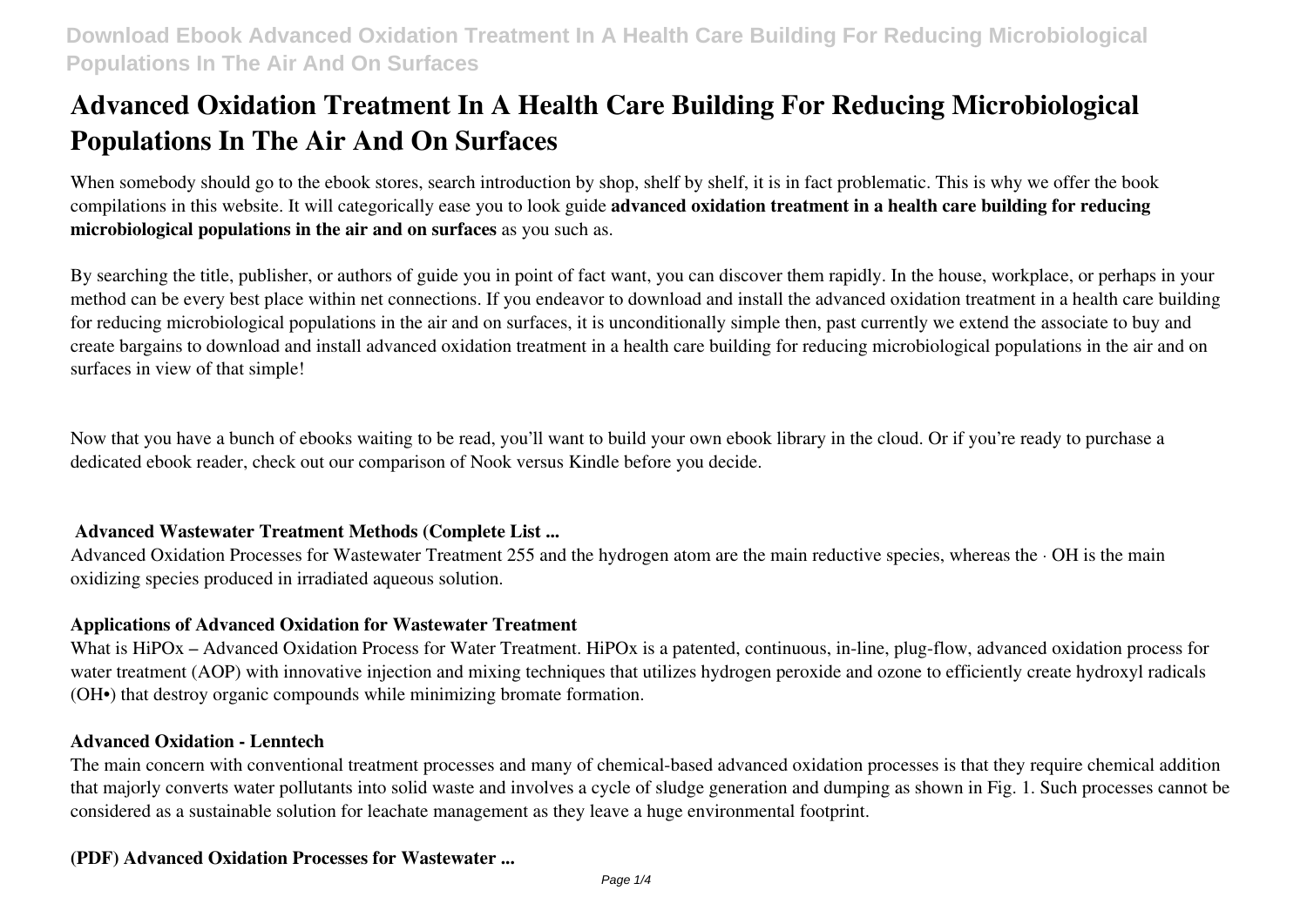# **Download Ebook Advanced Oxidation Treatment In A Health Care Building For Reducing Microbiological Populations In The Air And On Surfaces**

An Environmentally Sustainable Treatment of Industrial Waste Water using Advanced Oxidation Process (AOP) Our Advanced Oxidation Process (AOP) system is designed to treat the difficult-to-remove dissolved hydrocarbons through oxidation process, targeting the Chemical Oxygen Demand (COD) / Biochemical Oxygen Demand (BOD) parameters .

#### **Advanced Oxidation Processes (AOPs) in Wastewater Treatment**

Advanced Oxidation. Advanced Oxidation Processes (AOP) are used for industrial process and wastewater applications. AOP are focused on difficult to treat applications where conventional treatment solutions either do not work or are uneconomical. Advanced oxidation involves producing hydroxyl radicals which are a more powerful oxidant than ozone and faster acting.

#### **APPLICATION OF ADVANCED OXIDATION PROCESSES (AOP) IN WATER ...**

The conventional wastewater treatment methods are used to reduce the amount of suspended or floatable materials and treatment of biodegradable organic matters present in it. But advanced wastewater treatment methods are mainly used to remove all nutrients, suspended solids, dissolved solids and toxic substances present in it.

#### **Advanced Oxidation Process (AOP) for Industrial Wastewater ...**

Advanced oxidation processes (abbreviation: AOPs), in a broad sense, are a set of chemical treatment procedures designed to remove organic (and sometimes inorganic) materials in water and ...

#### **UV Systems for Advanced Oxidation - TrojanUV**

Conventional oxidation processes are used in water treatment to disinfect water, to reduce toxins, odour and colour or to reduce manganese and iron levels in potable water. These processes may not destroy all toxins and have the potential to create dangerous disinfection by-products (DBPs). Advanced oxidation process (AOP) utilises the strong oxidising power of hydroxyl

#### **Advanced Oxidation Processes | SSWM - Find tools for ...**

Advanced oxidation processes (AOPs) represent one of the most promising options for the removal of persistent compounds present in wastewater treatment effluents. These processes are technically applicable for the removal of recalcitrant compounds from effluents of pulp and paper mills ( Cesaro et al., 2013; Hermosilla et al., 2015 ).

#### **Advanced Oxidation Treatment In A**

Advanced oxidation processes (abbreviation: AOPs), in a broad sense, are a set of chemical treatment procedures designed to remove organic (and sometimes inorganic) materials in water and wastewater by oxidation through reactions with hydroxyl radicals (·OH).

#### **Advanced oxidation process - Wikipedia**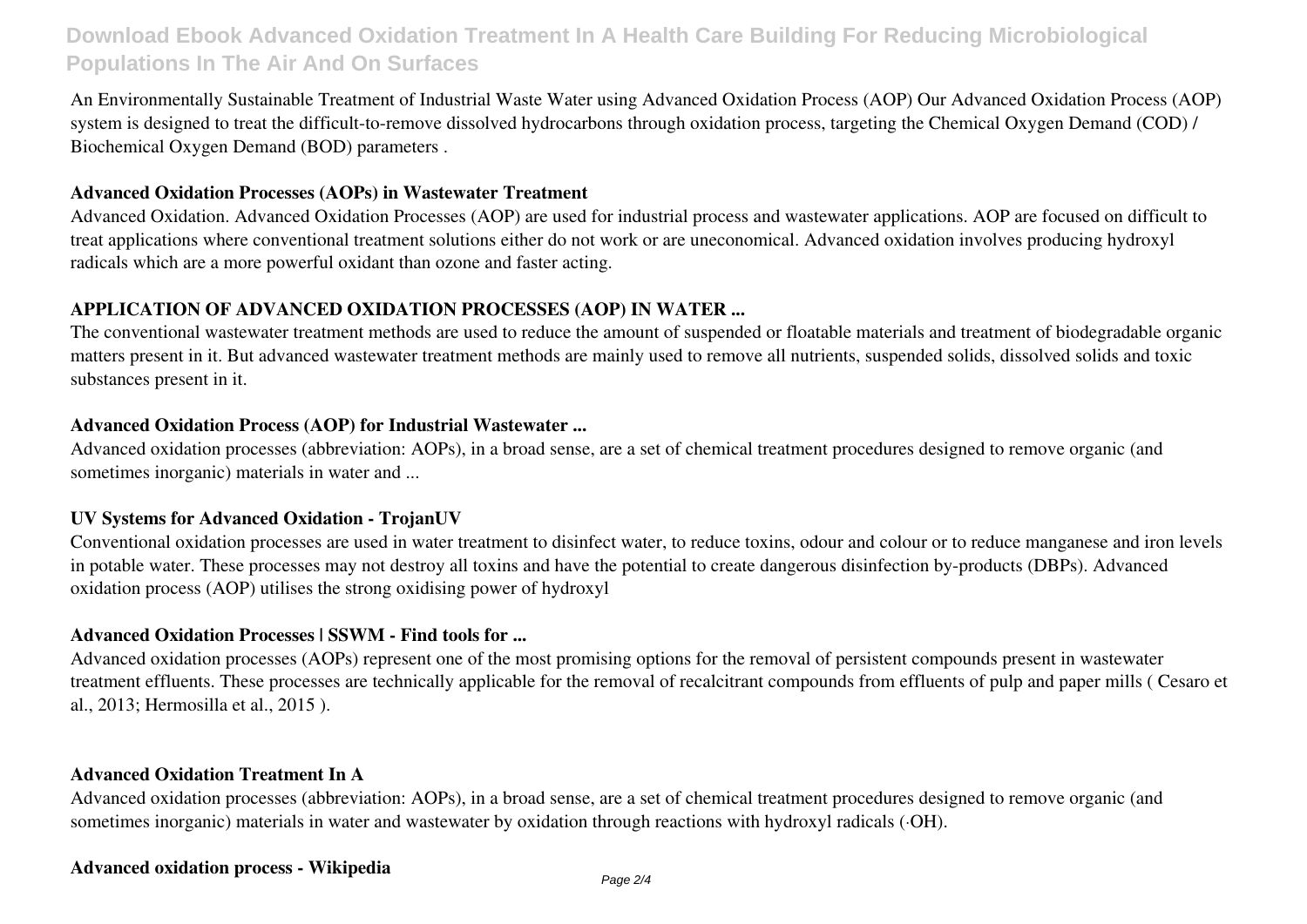# **Download Ebook Advanced Oxidation Treatment In A Health Care Building For Reducing Microbiological Populations In The Air And On Surfaces**

State-of-the-art AOP systems use or combine three proven treatment technologies (Ozone, UV, Hydrogen Peroxide) to create hydroxyl radicals, the ultimate oxidant for elimination of organic pollutants.

#### **Advanced Oxidation Processes for Wastewater Treatment ...**

Advanced oxidation processes (AOP) combine ozone (O3), ultraviolet , hydrogen peroxide and/or catalyst to offer a powerful water treatment solution for the reduction (removal) of residual organic compounds as measured by COD, BOD or TOC. All AOP are designed to produce hydroxyl radicals.

#### **Industrial Ozone Water Treatment & Advanced Oxidation Systems**

Advanced oxidation involves several steps schematised in the figure below and explained as follows: Formation of strong oxidants (e.g. hydroxyl radicals). Reaction of these oxidants with organic compounds in the water (KOMMINENI et al. 2008) producing biodegradable intermediates. Reaction of ...

#### **Advanced oxidation processes for treatment of leachate ...**

and water. Advanced oxidation has been used to treat wastewater from groundwater remediation pump-and-treat systems, manufacturing facilities, domestic wastewater treatment plants, and others. But advanced oxidation has not been widely applied yet because the chemical processes behind advanced oxidation is not completely understood.

#### **Advanced Oxidation Process - an overview | ScienceDirect ...**

Advanced Oxidation - Contaminant Treatment. Water sources, groundwater and surface water, are increasingly impacted by contamination. With population pressures, climate change, and overuse making every water source important, water providers are increasingly looking to advanced treatment technologies to restore contaminated sources.

## **Advanced Oxidation for wastewater treatment | SUEZ**

Advanced oxidation processes (AOPs) were first proposed for potable water treatment in the 1980s [1, 2], which are defined as the oxidation processes involving the generation of hydroxyl radicals (OH·) in sufficient quantity to effect water purification.

#### **Advanced Oxidation - Contaminant Treatment - TrojanUV**

Advanced chemical oxidation processes make use of (chemical) oxidants to reduce COD/BOD levels, and to remove both organic and oxidisable inorganic components. Advanced oxidation processes are particularly appropriate for effluents containing refractory, toxic or non-biodegradable materials.

#### **Advanced Oxidation Processes - Spartan Environmental ...**

We developed the TrojanUVPhox<sup>™</sup> to provide municipalities with an energy efficient UV system that can perform UV-oxidation (an Advanced Oxidation Process [AOP] or Environmental Contaminant Treatment [ECT]) to remove trace environmental contaminants from the water such as volative organic compounds (VOCs). The use of low-pressure amalgam lamps in the TrojanUVPhox allows the UV system to ...